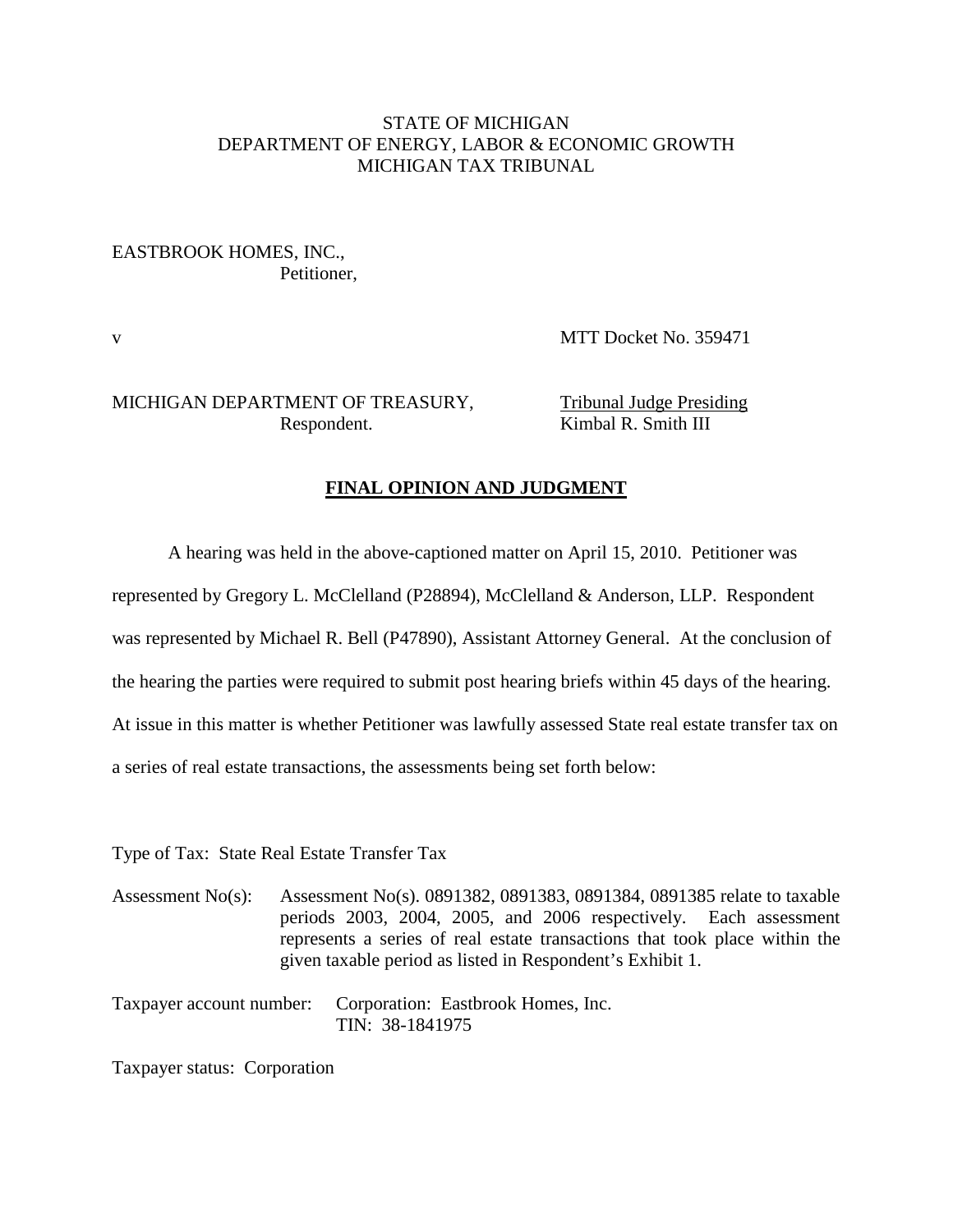Taxpayer principal office: 1188 E. Paris Avenue SE, Suite 100, Grand Rapids, MI

Assmt. No. | Period | Tax | Penalty | Interest<sup>\*</sup> | Total 0891382 | 2003 | 139,913.00 | (1,946.84) | 84,431.29 | 222,397.45 0891383 | 2004 | 236,378.00 | 0.00 | 122,988.77 | 359,366.77 0891384 | 2005 | 187,455.00 | 0.00 | 78,407.23 | 265,862.23 0891385 | 2006 | 149,681.00 | 0.00 | 42,547.42 | 192,228.42 TOTAL \$713,427.00 \$(1,946.84) \$328,374.71 \$1,039,854.87

Amount in controversy:

The totals specified in the chart above reflect the final assessments issued on February 20, 2009.

\*Interest shall continue to accrue after February 20, 2009, in accordance with sections 23 and 24 of Public Act 122 of 1941.

#### **OVERVIEW**

This case concerns whether transfers of property from Petitioner, Eastbrook Homes, Inc., (also referred to herein as the "Builder"/"Building Company") to its customers (the "Buyers") are subject to transfer tax under the State Real Estate Transfer Tax Act (the "SRETTA"), MCL 207.521 *et seq.*, or exempt from transfer tax under MCL 207.526(d).

In order for the Tribunal to make its determination, it must first review the conveyances made prior to those at issue in this case, and determine what interest, if any, was transferred with respect to each conveyance. More specifically, the Tribunal must first review the conveyances from Eastbrook Development Company (the "Developer"/"Development Company") to individual Buyers, and then conveyances from the individual Buyers to the Builder, before it is able to reach a conclusion in the instant matter.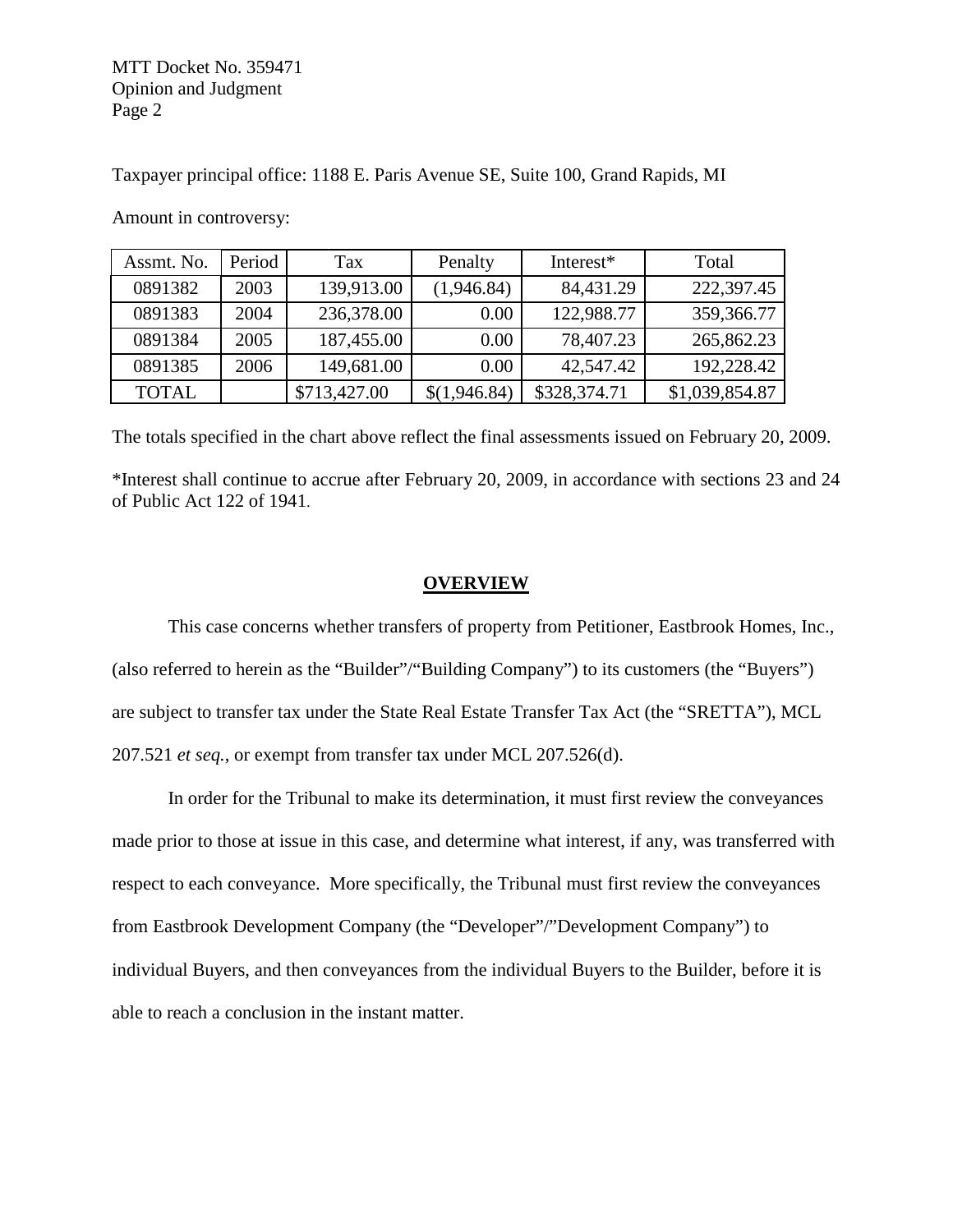### **Petitioner's Contentions**

Petitioner contends that the Buyers' Quit Claim Deed to Petitioner was given as security in accordance with the Building Contract thus making Petitioner's Quit Claim Deed back to the Buyer a release of said security. Therefore, Petitioner's Quit Claim Deeds to its Buyers are exempt from SRETT pursuant to MCL 207.526(d).

#### **Respondent's Contentions**

Respondent contends that Petitioner and the Development Company acted in a coordinated manner for the purpose of selling improved property to the Buyers, thus making the use of the Warranty Deed originally executed and delivered between Developer and the Buyers unnecessary. Respondent further contends Petitioner's use of quit claim deeds as security were unnecessary and a tax avoidance device. (Tr, p 46). Respondent contends that the deeds convey real property interest(s) and are subject to tax under the SRETTA irrespective of whether or not they are used as a security interest. (Tr, p 44).

Respondent asserts that even if Petitioner's quit claim deed was a discharge of a security interest (i.e., evidence of indebtedness), it was a transfer of real property for which new consideration was paid; therefore, under §12 of the SRETTA, Petitioner is liable for the value of the improved lot conveyed to the Buyers. (Respondent's Post-Hearing Brief, p 12).

#### **STIPULATION**

At the commencement of the hearing the parties stipulated that Petitioner's Exhibits 1 through 4 are exemplar sets of transaction documents used to illustrate the circumstances surrounding the "typical transaction" between the Builder and the Buyers upon which Respondent based its assessments. For purposes of facilitating the witness's explanation of the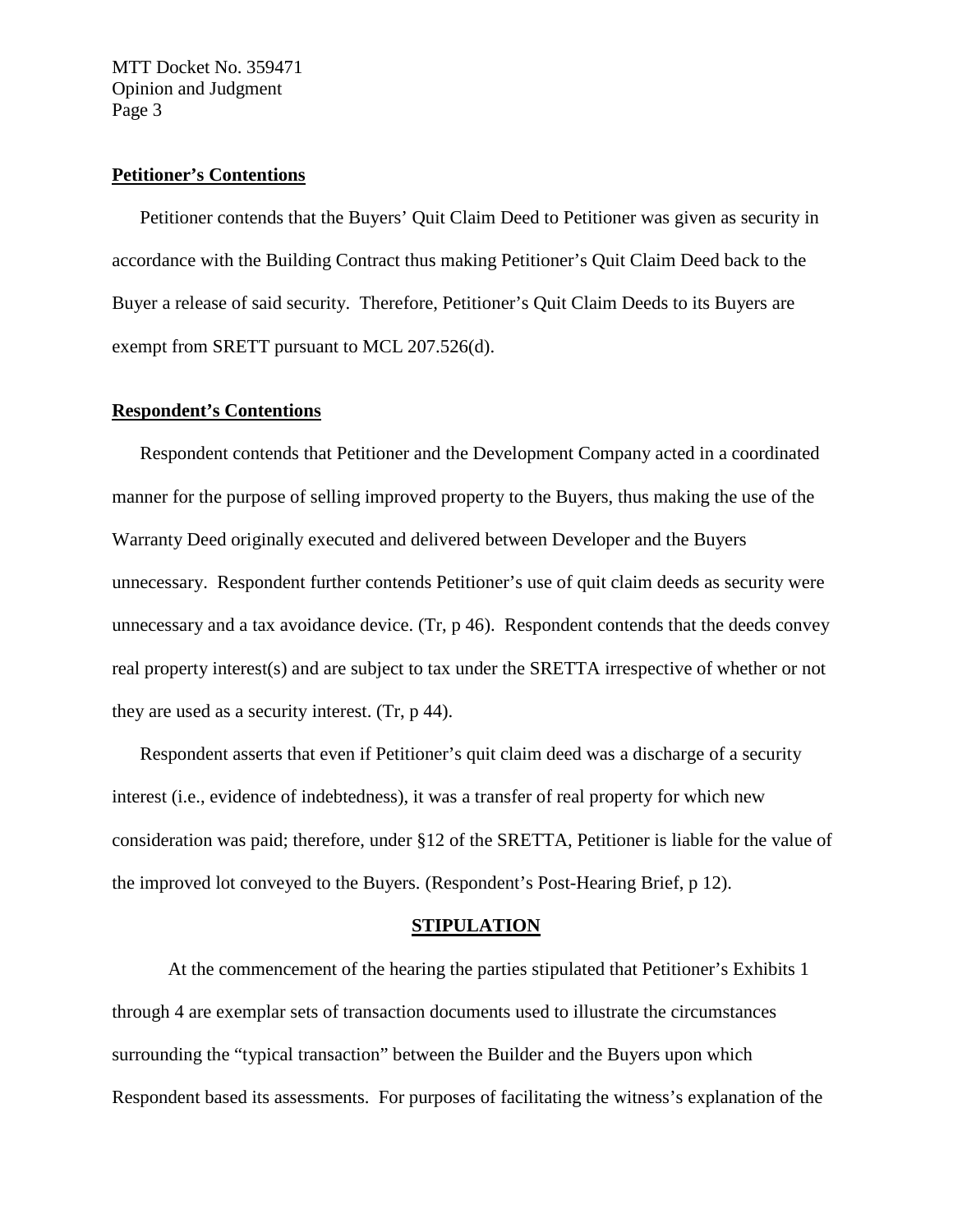"typical transaction," the parties agreed to use Petitioner's Exhibit 1 (Exhibit P1). Exhibit P1 contains copies of documents used by the Developer for the sale of divisible parcels of real property, and the Builder for the sale of the construction of a new home.

### **Petitioner's Exhibits**

As previously stated, the parties stipulated to Petitioner's Exhibits 1 through 4:

- P-1 Sample Transaction Documents for 5437 Clemwood Court
- P-2 Sample Transaction Documents for 9736 Sunset Ridge
- P-3 Sample Transaction Documents for 1273 Dogwood Meadows
- P-4 Sample Transaction Documents for 5596 East De Blaay Court

#### **Respondent's Exhibits**:

Respondent's Exhibits were admitted into evidence without objection:

- R-1 Summary of Additional State Real Estate Transfer Tax & Interest Due
- R-2 Decision and Order of Determination
- R-3 Copies of Final Assessments Bill for Taxes Due

### **Petitioner's Witness**

The only witness called at the hearing, Michael A. McGraw, appeared on Petitioner's behalf. Mr. McGraw is the CEO of Eastbrook Homes, Inc., Petitioner in this case, and has held that position for approximately 15 years. (Tr, p 11). Petitioner was incorporated in approximately 1967. *Id.* Petitioner is a residential building company in the business of the sale and construction of new homes. *Id.*

The witness further testified that he, as an individual, is an owner of Eastbrook Development Company, Inc., which was established in 1995. (Tr, p 12). However, the witness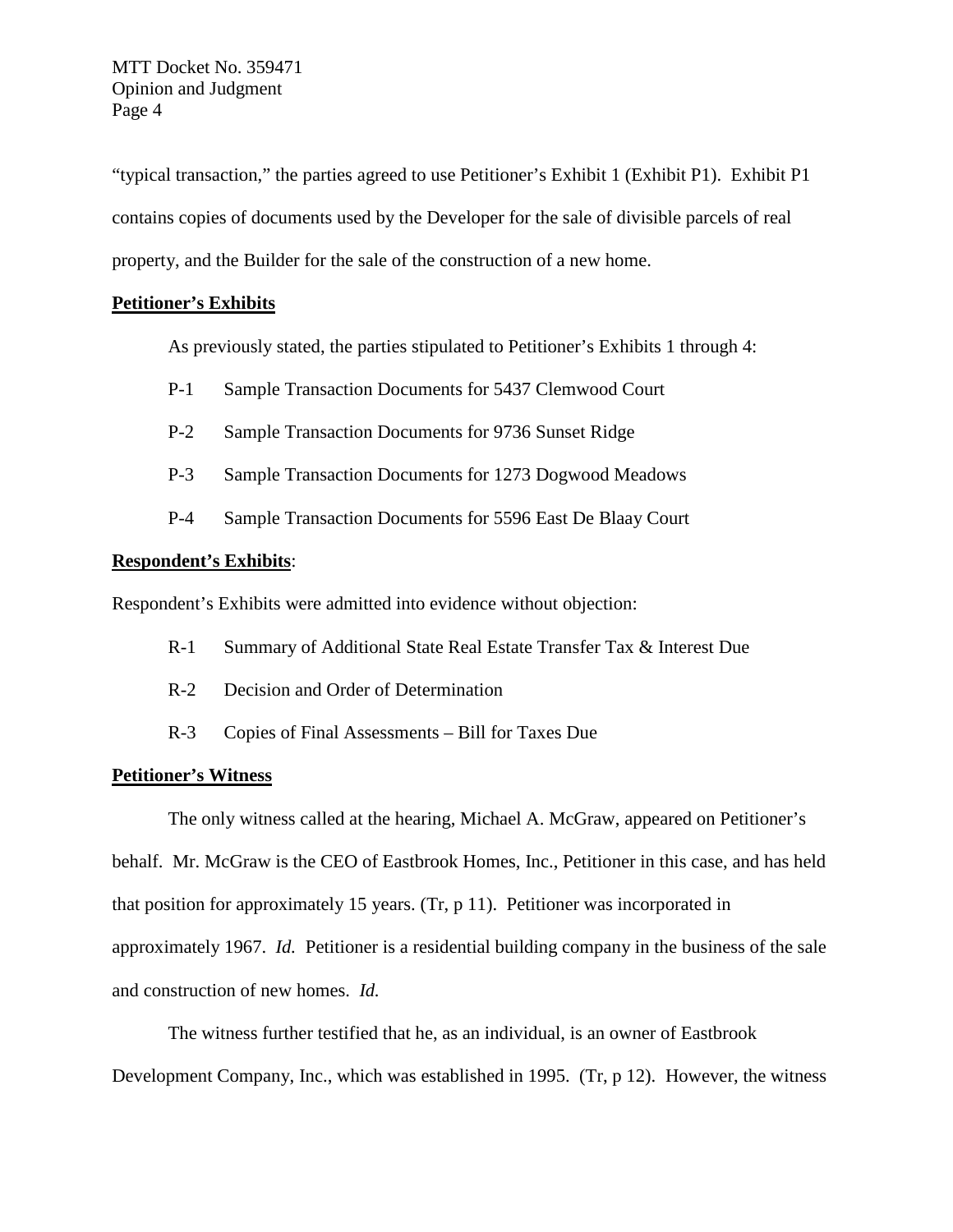asserted that the Building Company is a separate and distinct entity from the Development Company; the Building Company keeps separate books, records, and employees from the Development Company. *Id.* The Development Company acquires raw land from various land holding companies, and contracts for roads and underground service improvements to be installed. (Tr, pp 13-14). Once the land is developed into divisible parcels of property, the Development Company sells the parcels to either the Building Company for speculative building, other home builders, or directly to the Buyers. (Tr, pp 14-15).

The Building Company would purchase a parcel from the Development Company if the Builder intended to build speculative homes.<sup>[1](#page-4-0)</sup> (Tr, p 15). If Petitioner were to speculatively build, it would purchase the parcels from the Development Company at "retail price" and pay the Developer "real money" for the parcel. (Tr, p 14). Once Petitioner sold a speculative home, it would pay transfer tax equal to the value of both the parcel of land and the home on the date of the transaction; however, none of the sales at issue were speculative homes. (Tr, pp 16-17).

Next, the witness explained the rationale supporting the "typical transaction," which occurs when a property owner/Buyer, engages Petitioner to build on their land, at which time Petitioner requires the property be quit claimed to the Building Company for purposes of security. (Tr, pp 15-18). If Petitioner was going to build something on the property, it wanted an interest in the property as security; Petitioner would take a quit claim deed from the property owner to ensure final payment upon completion of construction. (Tr, pp 18-19). The witness explained that a quit claim deed allows a builder to avoid hardships commonly encountered by builders trying to collect the balance owed to them for homes constructed on property owned by

<span id="page-4-0"></span> $<sup>1</sup>$  A speculative building, or home in this instance, is a home built without a buyer and is defined as a home "that is</sup> built with the expectation that it will be sold . . . when completed." Appraisal Institute, *The Dictionary of Real Estate Appraisal, (Chicago: 4<sup>th</sup> ed, 2002.)*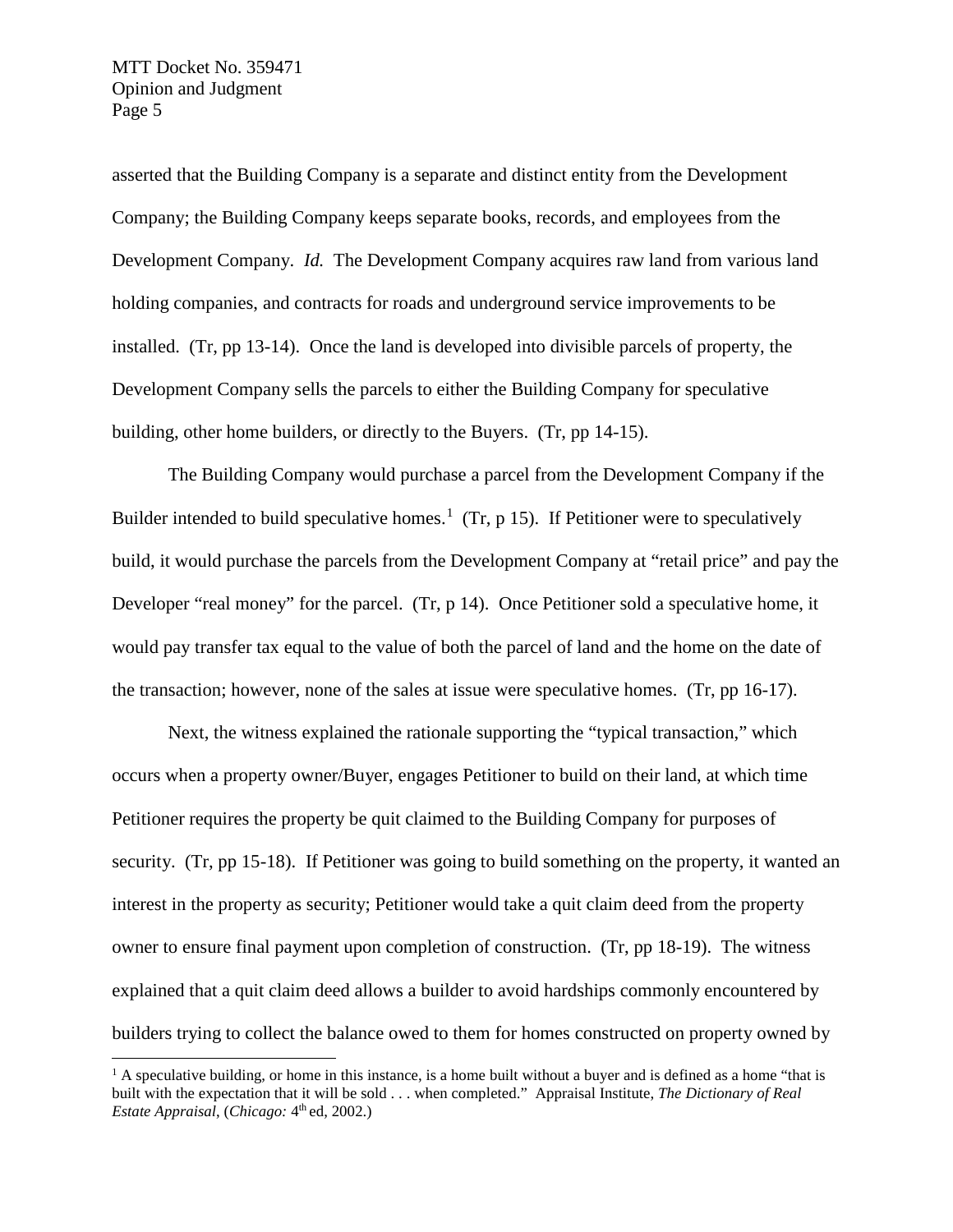their customers. (Tr, p 19). The witness testified that it is not uncommon for a customer who holds title to obtain possession of the home prior to paying the balance of the building contract, and then refuse to make the final payment because of a supposed problem with the construction. (Tr, p 19). Instead, Petitioner uses the quit claim deed as security and will not close until everything is done, the customer has inspected the work, and is satisfied with the construction. (Tr, p 20). The witness attributes Petitioner's 32 years of never having a problem with its customers to its use of quit claim deeds as a strong form of security. (Tr, pp 19-20).

The witness then walked through a "typical transaction," using Exhibit P1. (Tr, p 20). The witness identified the documents contained in Exhibit P1 to be copies of records of both the Building Company and the Development Company for a particular parcel of property. (Tr, pp 21-22). As testified, the Buyer entered into a Site Condominium Unit Purchase Agreement (the "Unit Purchase Agreement") with the Development Company for the purchase of an unimproved lot. (Tr, p 22). Paragraph 8 of the Unit Purchase Agreement requires:

8. UNIT CLOSING. A) For purchases prior to new home construction, the unit will be closed before construction commences. [Developer] will execute a warranty deed, and Buyer will execute a promissory note for any unpaid balance to be paid in full not later than settlement date on the house purchase. . . .

The witness explained, regardless of whether a Buyer purchases the lot from the Development Company, some other developer, or wants to build on their grandfather's property, Petitioner takes the same approach when contracted to build (*i.e*., Petitioner takes a quit claim interest in property). (Tr, p 23). As such, the Developer executed and delivered the Buyer a warranty deed which stated on its face the consideration paid for the unimproved parcel. The warranty deed was recorded, and State transfer tax was paid. In consideration for receipt of the warranty deed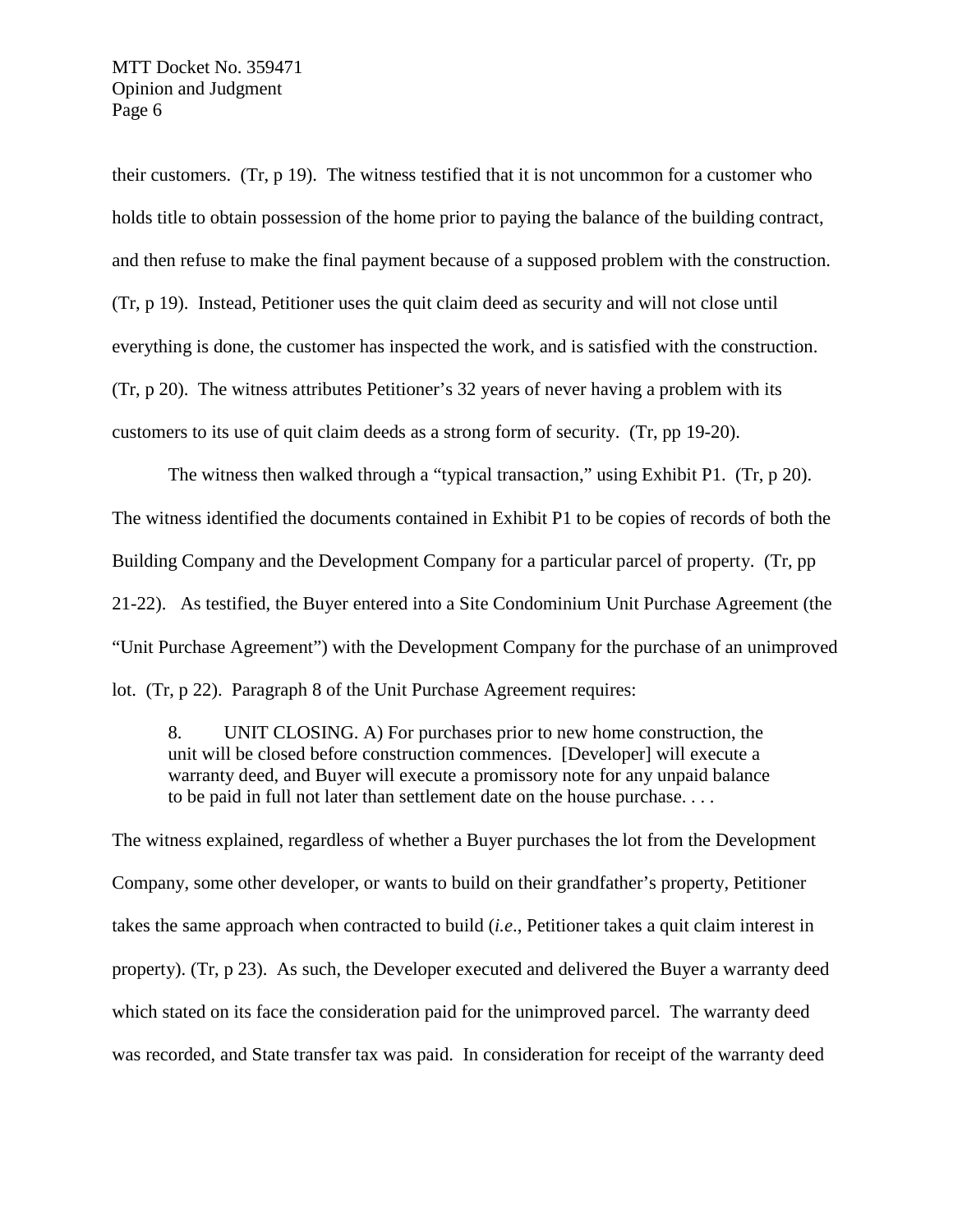the Buyer either paid for the lot in full or executed a promissory note for the full amount less any deposits. (Tr, p 23; Exhibit P1, pp A-30 and A-32).

In a separate agreement titled Site Condominium New Home Building Contract (the "Building Contract"), the Buyer engaged Petitioner to build a house on the lot. (Tr, pp 29-30; Exhibit P1, p A-8). As testified, the sum stated in Paragraph 1 of the Building Contract does not include the value of the land. (Tr, p 30; Exhibit P1, p A-8). Rather, Paragraph 21 of the Building Contract requires the Buyer to quit claim the unimproved parcel to the Builder:

21. UNIT AS SECURITY. To secure payment for the house contract, Buyer will sign a Quit Claim Deed for the unimproved unit to [Petitioner] for security during construction. [Petitioner] will release its security and quit claim title back to buyer at the house closing.

(Tr, p 30; Exhibit P1, p A-10). As such, upon completion of the home Petitioner was obligated to release its security in the property and quit claim title back to the Buyer at closing. Accordingly, if during the course of construction, Petitioner was propositioned to sell the property to some other party for a greater profit than agreed to in the Building Contract, Petitioner would not be able to sell because of its contractual obligation to release its security interest back to the Buyer, even though Petitioner holds title. (Tr, p 32). Petitioner's "security interest in the property is the quit claim." (Tr, p 32).

Furthermore, the Buyer's quit claim deed to Petitioner indicates that the transfer is for security purposes. (Tr, p 33, Exhibit P1, p A-33). The quit claim deed states on its face that "*This transfer is made for security purposes.* This transfer is exempt from transfer tax pursuant to MCLA 207.505(d) and 207.526(d)." (Tr, p 33, Exhibit P1, p A-33) (emphasis added). Accordingly, the Buyer filed a Property Transfer Affidavit that claimed an exemption because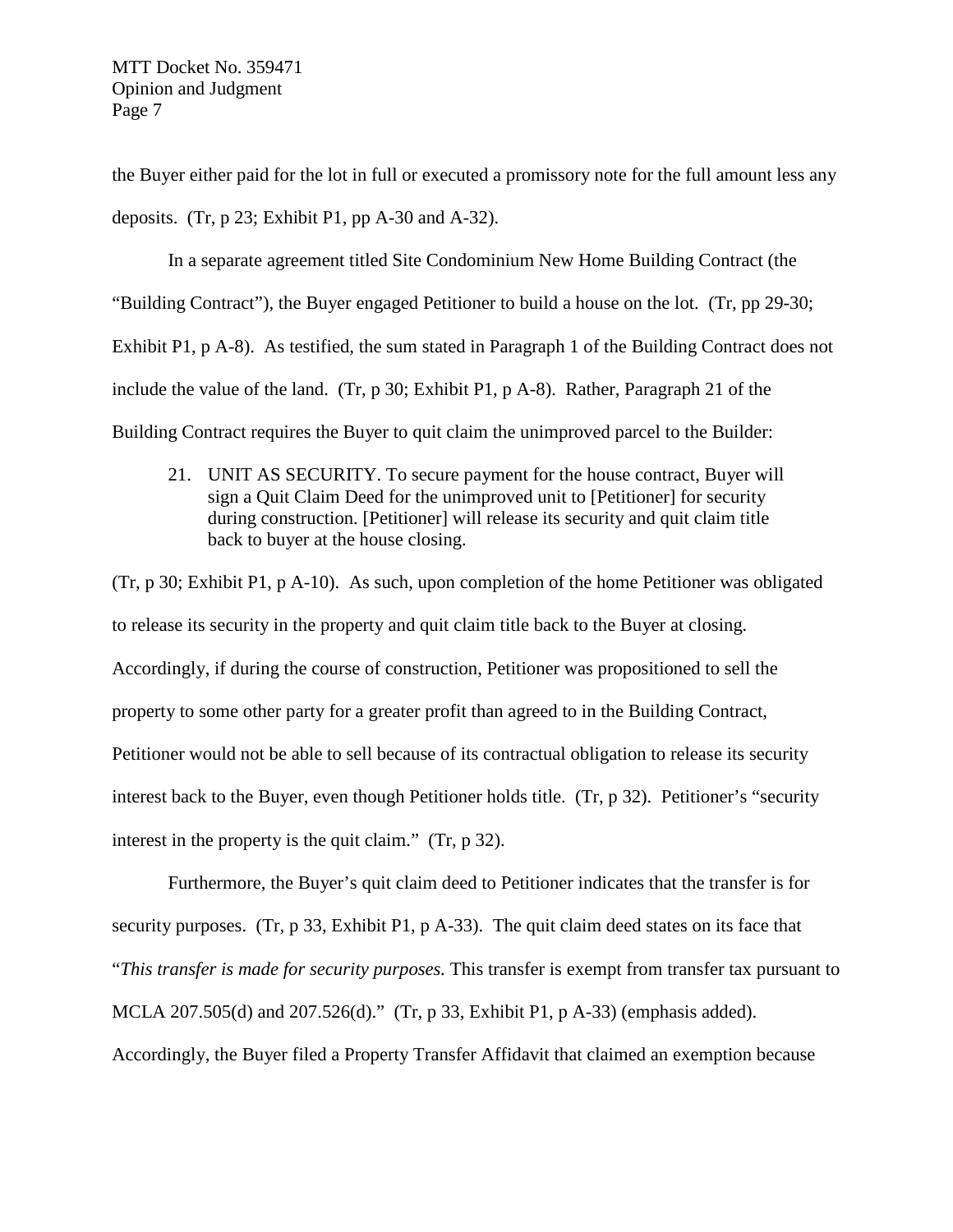the transfer was made "to establish or release a security interest (collateral)." (Tr, p 35; Exhibit

P1, p A-34).

Also relevant are Paragraph(s) 13 and 14 of the Building Contract, which read:

13. SETTLEMENT DATE. For a build job, the closing will take place within (5) days after the municipality's building inspector has approved home for occupancy. If not closed, regardless of reason, Buyer agrees to pay fee. . . commencing five (5) days after the date of the certificate of occupancy....

14. POSSESSION TO BE GIVEN. Possession to be given immediately upon final payment of the total contract price. If buyer occupies the home or places personal property into the home prior to the Settlement Date, then a fee . . . will be assessed from the date of occupancy until final payment price. Buyer assumes responsibility for personal property placed in the home. At time of occupancy or Settlement, Buyer assumes all utility expenses and assumes responsibility for any damage or theft of any items on property and house.

As testified, the Settlement Date is the date in which the Buyer closed on a loan for both the purchase of the house, and to pay the balance on the Promissory Note for the lot. (Tr, p 36-37; Exhibit P1, p A-36, line 519). Accordingly, separate checks were disbursed to the Development Company for the lot balance and to Petitioner for the balance of the Building Contract. (Tr, p 37; Exhibit P1, pp A-40 and 42). As agreed, Petitioner executed and delivered a quit claim deed to the Buyer which stated on its face: "Exempt from State Transfer Tax under MCL 207.526(d). Exempt from County Transfer Tax under MCL 207.505(d)." (Tr, pp 37-38; Exhibit P1, p A-38).

The "typical transaction" also includes the use of consolidated sales statements that combine the balances owed for both the lot and the Building Contract. As testified, there were several reasons for the consolidated sales statements. First, the computer software used to draft the statements does not allow the user to tailor the documents specific to an individual business's needs. (Tr, p 41). Secondly, a Buyer typically finances both the lot plus the improvements with one loan; lending institutions are most interested in the total value of the property as improved.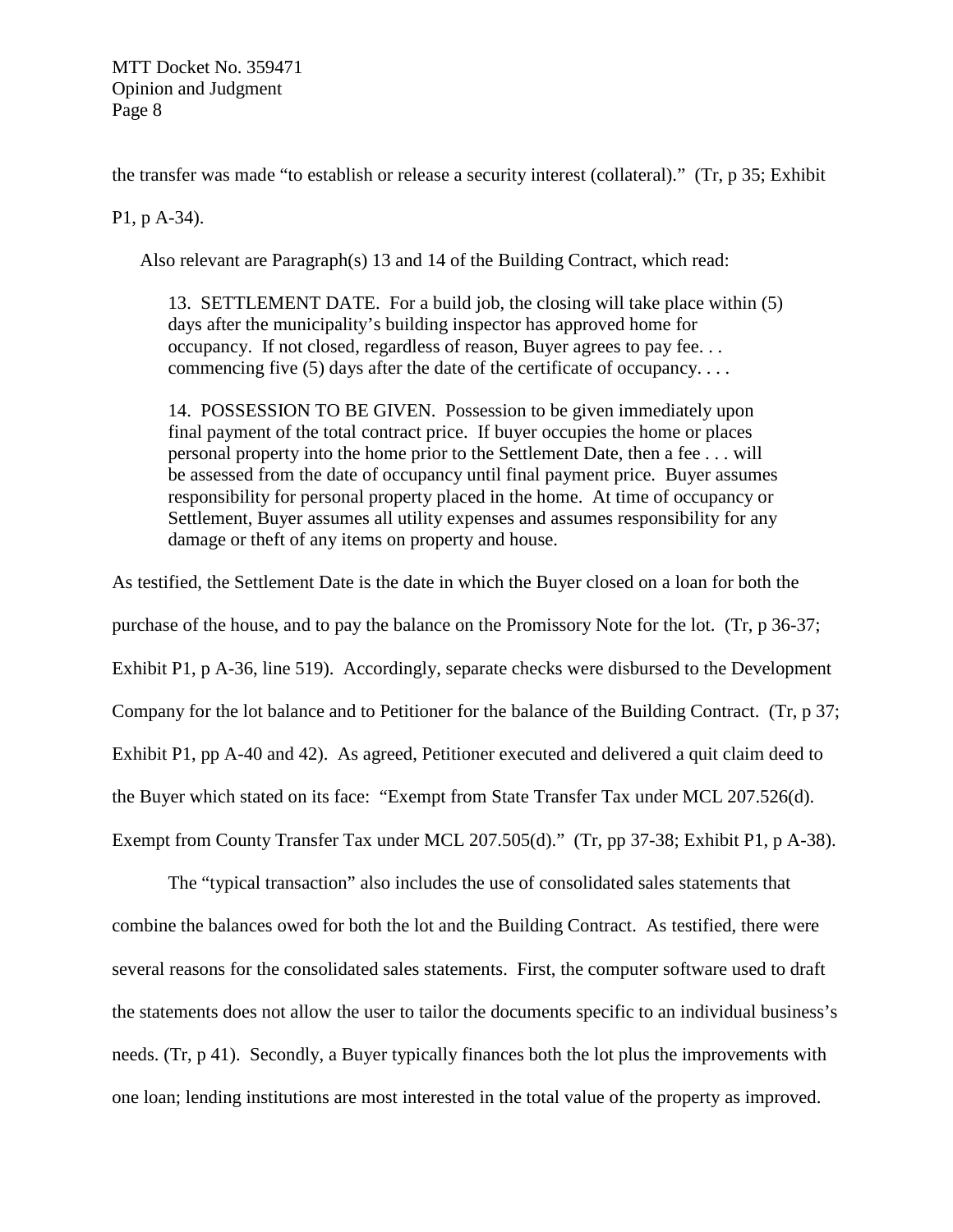The consolidated statements provide the Buyers the information they need to obtain financing and close the loan for the home construction on the Settlement Date. (Tr, p 41). Prior to the Settlement Date, Petitioner finances the construction through its line of credit. (Tr, p 42).

#### **Respondent's Cross-Examination of Petitioner's Witness**

Respondent cross-examined Petitioner's witness, and relied on Exhibit P1 to establish its case. During the course of Respondent's cross examination, it raised several issues. First, Respondent questioned the witness regarding the ownership structure of the various companies involved in land acquisition, site improvements, and residential home building. The witness testified that "[he] as an individual" has an ownership interest in both the Development Company and in various land holding companies. (Tr, p 48).

Respondent then examined the witness regarding the transaction documents contained in Exhibit P1. The witness testified that the document titled Eastbrook Development Companies, Real Estate Agency Disclosure applies to both Petitioner and the Development Company. (Tr, p 49; Exhibit P1, p A-1). The witness explained the disclosure lets the Buyer know that the salesperson represents both the Builder and Developer. (Tr, p 47). Accordingly, the same sales agent signed several documents contained within Exhibit P1 on behalf of both the Developer and the Builder. (Tr, pp 50-51). Although Petitioner maintains separate employees from the Developer, it uses the same sales agent; the sales agent is a licensed real estate agent in the State of Michigan and works as an independent contractor on behalf of both the Development Company and the Building Company. (Tr, p 51).

Respondent further questioned which company the Disclosure Statement Sitework document referred to by use of the words "we" and "our." (Tr, pp 58-61). The witness asserted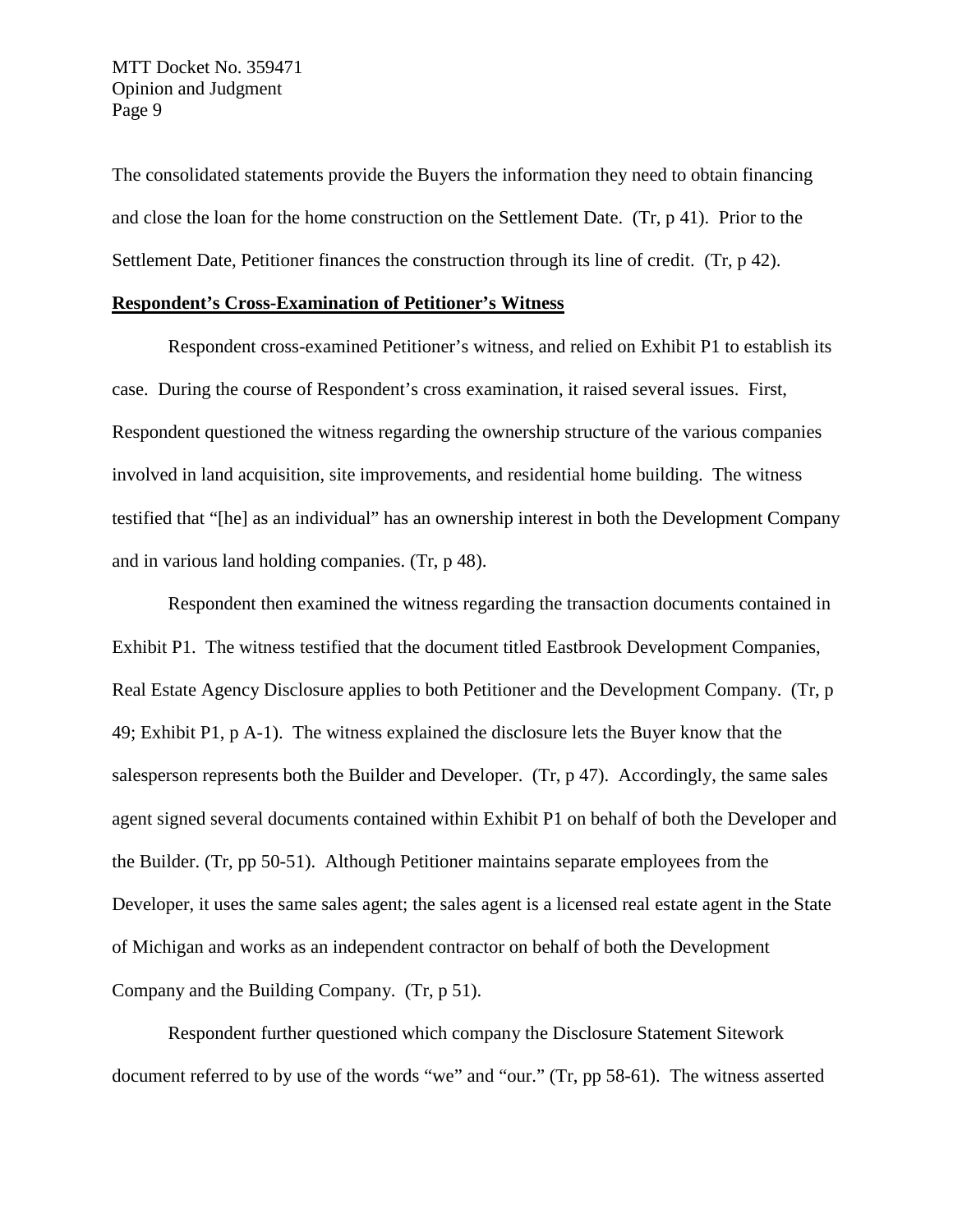that he did not create the document; therefore, he could not testify to what the words "we" and "our" were intended to include. (Tr, pp 59-61). However, the rationale for the document was to clarify the lot clearing and building process to the Buyer. (Tr, p 59).

The witness was then questioned about Paragraph 7 of the Site Condominium Unit

Purchase Agreement, which states:

7. TITLE INSURANCE. Developer will select title insurance company and will provide Buyer with an Owner's policy of title insurance with exceptions to be paid for by Developer at the new construction rate.

The witness was asked why the Developer would provide the Buyer an Owner's Policy of title

insurance with exceptions to be paid for at new construction rates. (Tr, p 63). The witness

testified that the Developer had a fixed price for insurance policies. (Tr, p 63).

The witness also testified that once the Buyer obtains a warranty deed from the

Development Company the Buyer is responsible for the property taxes for the property. (Tr, p

80-81).

Lastly, the witness was examined with regard to Paragraph 20 of the Building Contract:

20. UNIT PURCHASE AGREEMENT. This New Home Building Contract is not valid unless signed simultaneously with an Eastbrook Development company Purchase Agreement.

(Exhibit P-1, p A-10). The witness explained the rationale behind this provision was to assure that its Buyers had a parcel to build a home. Whether the Buyer has its own lot, or wants to build in a new subdivision or condo development, Petitioner wants to make sure there is a place to put the house. (Tr, p 82).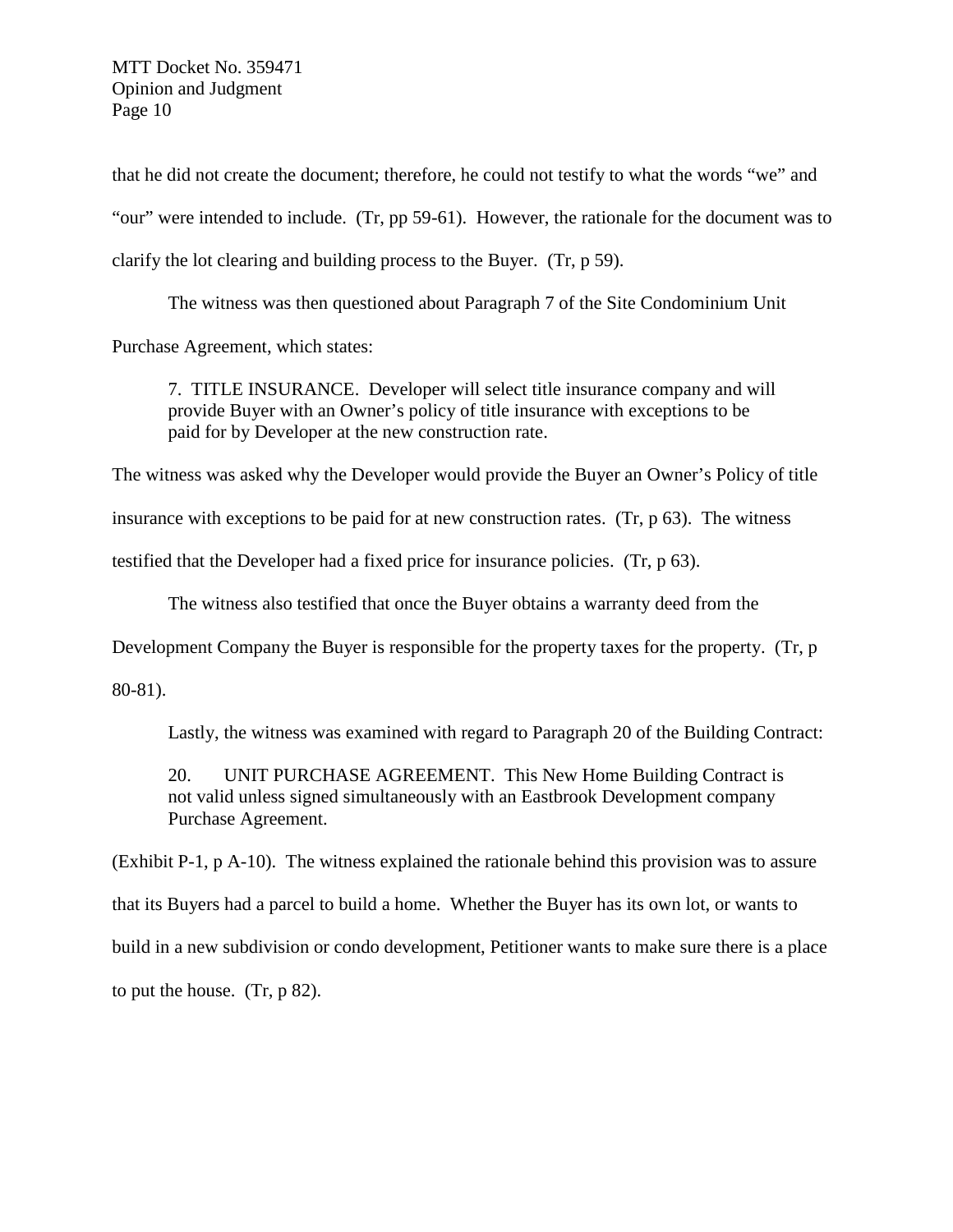### **ISSUES PRESENTED**

- I. Were the Buyers' quit claim deeds to Petitioner "given as security," or were they a conveyance of property or any interest in property, as contemplated in §3 of the SRETTA?
- II. Were Petitioner's subsequent quit claim deeds back to the Buyers a "discharge of a security interest. . ." and therefore exempt from State real estate transfer tax pursuant to §6 of the SRETTA?

## **APPLICABLE LAW**

Petitioner appeals as of right the final decision of the Department's assessment under the

State Real Estate Transfer Tax Act (SRETTA). The SRETTA governs the imposition of the tax

at issue in this case. MCL 207.521 *et seq*. In relevant part, § 3 of the SRETTA provides:

(1) There is imposed, in addition to all other taxes, a tax upon the following written instruments executed within this state when the instrument is recorded: \* \* \*

(b) Deeds or instruments of conveyance of property or any interest in property, for consideration.

\* \* \*

(2) The person who is the seller or grantor of the property is liable for the tax imposed under this act. $2$ 

However, Petitioner contends that both Petitioner's and Buyers' quit claim deeds are exempt

from taxation under § 6 of the SRETTA, which states:

The following instruments and transfers of property are exempt from the tax imposed by this act:

\* \* \*

(d) A written instrument given as security or an assignment or discharge of the security interest.<sup>[3](#page-10-1)</sup>

<span id="page-10-0"></span><sup>&</sup>lt;sup>2</sup> MCL 207.523.

<span id="page-10-1"></span><sup>&</sup>lt;sup>3</sup> MCL 207.526(d).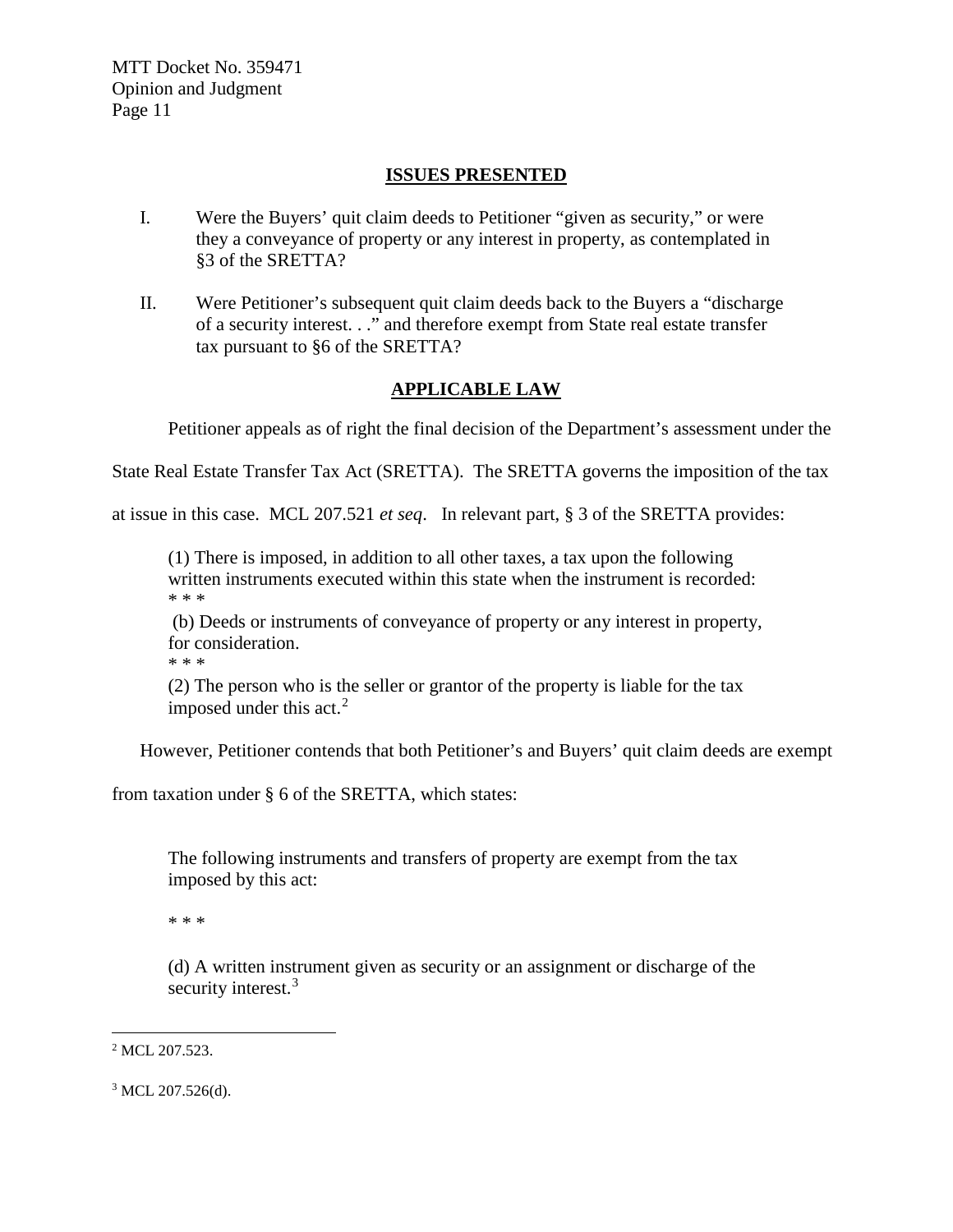Also relevant is § 12 of the SRETTA, which states:

(1) The tax imposed by this act shall be paid only once. A tax shall not be imposed on a written instrument that transfers property if the written instrument is given and the transfer made pursuant to a written executory contract upon which the tax was previously paid. A written instrument that is evidence of indebtedness or of a contract right is subject to the tax imposed by this act only to the extent of the new consideration given for the property. A written instrument that is given to supplement, reform, or correct a prior written instrument is subject to the tax imposed by this act only to the extent of the new consideration given for the property.

(2) A written instrument that would be subject to the tax imposed by this act except for the provisions of this section shall state on its face that the instrument is exempt by reason of the prior payment or partial payment of the tax on another written instrument executed on part of the same transaction and the date of payment.<sup>[4](#page-11-0)</sup>

The Legislature amended § 2 of the SRETTA with the passage of P.A. 473 of 2008, which was

applied retroactively, taking effect January 1, 2007. [5](#page-11-1) However, the transactions at issue took place

prior to the amended effective date (taxable periods 2003 through 2006); therefore, said amendment

was not contemplated in this decision.

When the Tribunal is required to interpret a statute:

[o]ur primary obligation is to ascertain and effectuate the intent of the Legislature. To do so, we begin with the language of the statute, ascertaining the intent that may reasonably be inferred from its language. When the language of a statute is unambiguous, the Legislature's intent is clear and judicial construction is neither necessary nor permitted.

*Lash v Traverse City*, 479 Mich 180; 735 NW2d 628 (2007).

If the statute repeatedly uses the same term in a statute, that term should be given the

same meaning throughout the statute. *Travis v Dreis & Krump Manufacturing Co,* 453 Mich

<span id="page-11-0"></span> <sup>4</sup> MCL 207.532

<span id="page-11-1"></span><sup>5</sup> MCL 207.522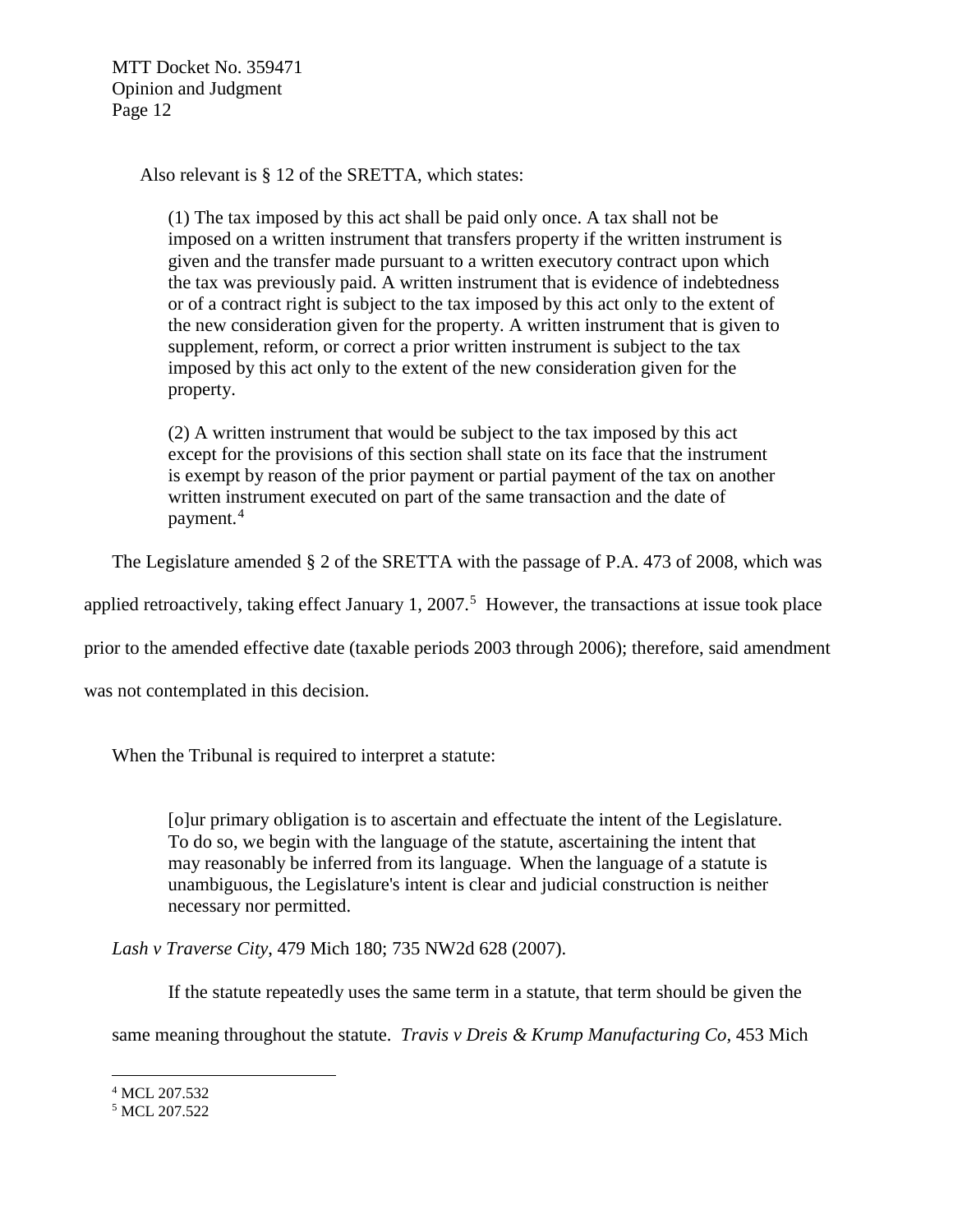149; 551 NW2d 132 (1996). Statutory language may not be read in isolation, but must be construed in the context of the entire statute. *Id*.

The Court in *Nowell* stated that, in construing a statute, the plain language must be applied as written, and if provisions of the statute could conflict, they must be read harmoniously if possible. *Nowell v Titan Insurance Co,* 466 Mich 478; 648 NW2d 157 (2002).

The objective in interpreting a deed is to give effect to the parties' intent as manifested in the language of the instrument. To ascertain that intent, a court must consider the entire deed; if possible, all language of the deed must be harmonized and construed so as to make all of it meaningful. *Huntington Woods v Detroit*, 279 Mich App 603; 761 NW2d 127 (2008), lv den 483 Mich 887; 759 NW2d 875 (2009).

A mortgage is a "conveyance of an interest in real estate to secure the performance of an obligation." *In re Van Duzer*, 390 Mich 571, 577; 213 NW2d 167 (1973). "[A]n instrument in the form of an absolute deed of conveyance may be construed as a mortgage if given as security." *Alber v Bradley*, 321 Mich 255, 262; 32 NW2d 454 (1948). "The principal question at issue . . . is the intention of the parties at the time they entered into their agreement." *Id*. In *Spitzley v Holmes*, 256 Mich 559, 562; 240 NW 81 (1932), it was said: "[w]hen a deed given as security for an indebtedness and is accompanied by a contract to repurchase, from the grantee to the grantor, the transaction is regarded as a mortgage."

"The continued possession of the grantor long after the recording of his deed to another is sufficient to raise a presumption that the right to same has been retained." *Hulin v Stevens*, 53 Mich 93, 96; 18 NW 569 (1884).

With regard to equitable mortgages the Court in *Cheff v Haan* provides: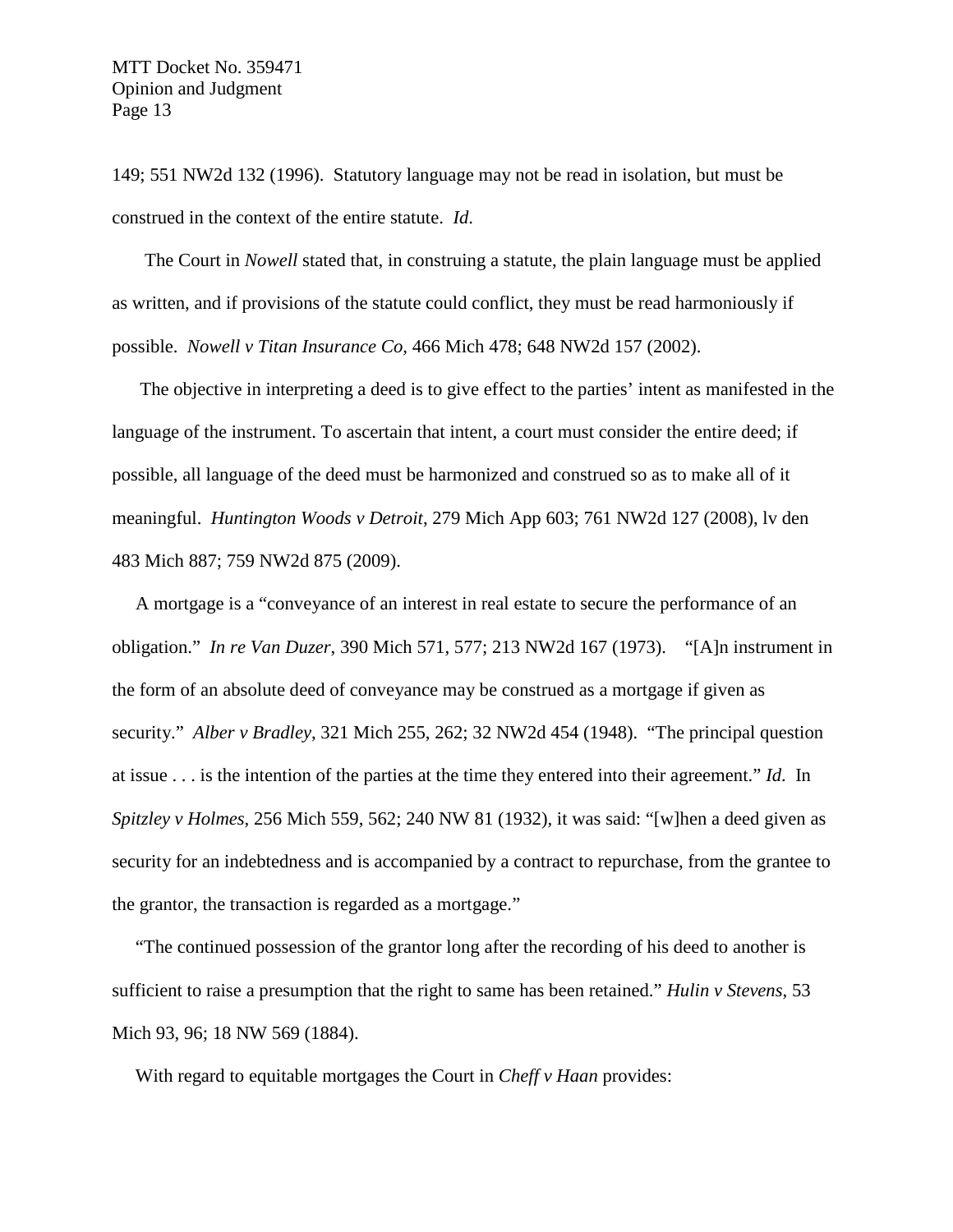In order to lay the foundation for an equitable lien upon real estate, there must be a contract in writing out of which the equity springs, indicating an intention to make particular property identified in the written contract security for the debt or obligation, or whereby it is promised to assign, transfer, or convey the property as security. In the absence of such written contract, equity from the relations of the parties may declare an equitable lien out of considerations of right and justice based upon the fundamental principles of equity jurisprudence, such as cases where one joint owner improves property for the benefit of both; where a party innocently makes permanent improvements and repairs which presently enhance the value of the property; but in all cases, the person seeking to establish the lien must show that in equity, in good conscience, he is entitled to the lien claimed.

*Cheff v Haan***,** 269 Mich 593, 598-99; 257 NW 894 (1934), citing *Kelly v Kelly,* 54 Mich 30, 19 NW 580; 3 Pom Eq Jur §§ 1233, 1234, 1238 and 1243.

# **FINDINGS OF FACT**

Based upon the evidence and testimony presented at the hearing, the Tribunal makes the

following findings of fact:

- 1. Petitioner (i.e., the Building Company) is in the business of residential construction.
- 2. The Development Company (i.e., Eastbrook Development Company, Inc.) is in the business of taking raw unimproved land and developing it into divisible parcels of property.
- 3. The Building Company and the Development Company are separate and distinct entities.
- 4. Mr. McGraw, as an individual owner, has interests in both entities and a legitimate business purpose, other than avoiding transfer tax, to maintain the Building Company and Development Company as separate entities including but not limited to the provisions set forth in the Condominium Act, MCL 559.101 *et seq.*, and Land Division Act, MCL 560.101, *et seq.,* and tort liability.
- 5. Pursuant to Paragraph 21 of the Building Contract, Petitioner and the Buyers expressly intended to use the Buyers quit claim deed for a specified parcel of property, as security for payment of improvements made.
- 6. During the course of construction, Petitioner has a legitimate business interest to maintain physical possession of the property including but not limited to the lack of a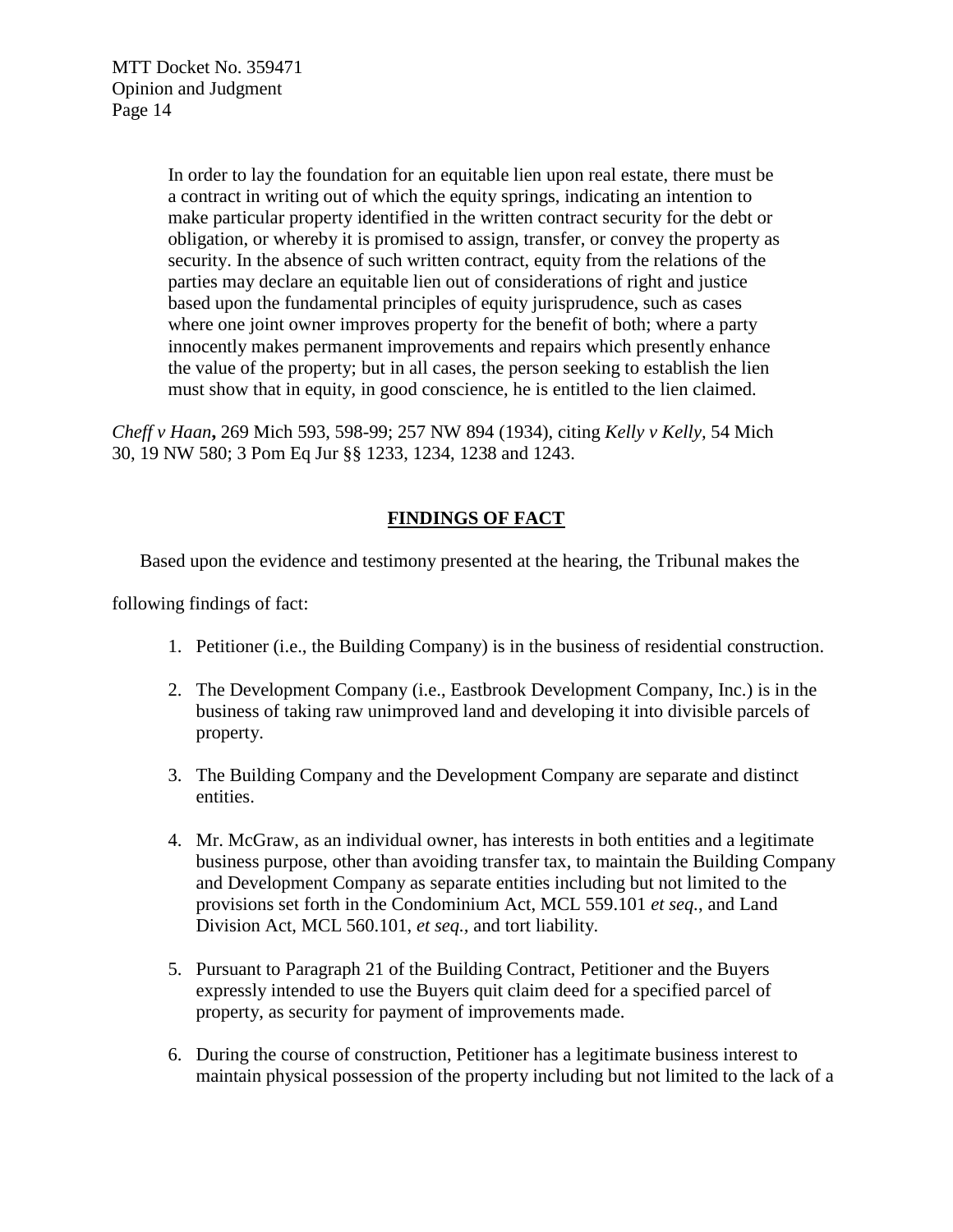certificate of occupancy (see Paragraph 13 and 14 of the Building Contract), tort liability, and expeditious completion of the project.

- 7. The parties acted consistent with their intentions set forth in the transaction documents and Building Contract; Petitioner did not act as though he possessed fee simple title in the property and the Buyers still retained an interest in the property by paying the property taxes, and making additional decisions with regard to change orders and addendums made during the course of construction.
- 8. As expressed in the Building Contract, upon completion of the home Petitioner "would release its security and quit claim title back to the Buyer."
- 9. The Buyers' quit claim deeds and Petitioner's quit claim deeds both indicate on their face the parties' intention to use the deed as a security; the deeds corroborated the parties intentions set forth in the transaction documents contained in Petitioner's exhibits.
- 10. The Buyers' quit claim deeds are found to be an effective method of making certain that the Builder is paid in full upon completion of construction of a home, and provides a strong form of security.

### **CONCLUSIONS OF LAW**

The central issue in this dispute is: Whether all the transactions at issue (as illustrated in Petitioner's Exhibits 1 through 4, and stipulated by the parties), which were the basis of Respondent's assessments, are subject to the SRETTA, or exempt, thus entitling Petitioner to cancellation of the assessments.

Based upon the standards set forth in the above statutes, relevant case law, the evidence and testimony produced at hearing, which the Tribunal deems credible as set forth in the Findings of Fact, the Tribunal concludes:

The quit claim deeds from Petitioner to its respective customers are clearly deeds or instruments of conveyance of property or any interest in property, which are subject to the tax imposed under the SRETTA, *but for the fact that the quit claim deeds were given as security or an assignment or discharge the security interest and thus exempt under § 6 of the SRETTA*: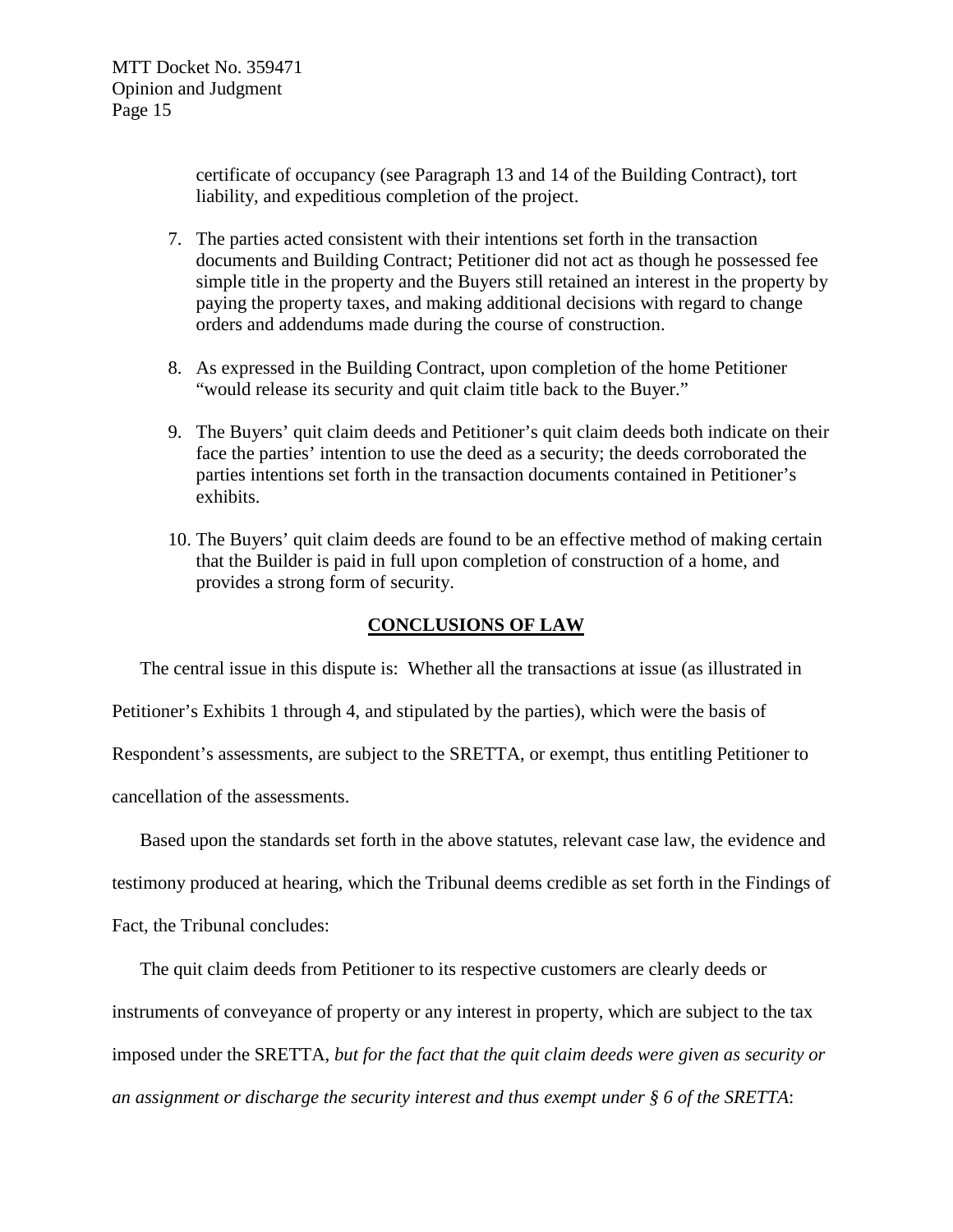It is apparent from clear unambiguous language used within the documents in Petitioner's Exhibits that the parties intended the conveyance of property interests, by way of quit claim deeds from the Buyers to Petitioner and from Petitioner to the Buyers, were to be treated as creating a security interest in the properties. More specifically, Petitioner and the Buyers expressly intended in their respective Building Contracts that the Buyers' quit claim deeds be given to Petitioner as "security during construction." Furthermore, Buyers' quit claim deeds expressly corroborate the parties' intentions by stating "This transfer is made for security purposes" on the face of the deed, and by specifically identifying the property used to secure the debt. Therefore, the Tribunal finds that the Buyers' quit claim deeds to Petitioner created a security interest (i.e., an equitable mortgage) on the Buyers' respective parcel of property.

Respondent makes the argument that Petitioner and the Buyers could have selected an alternative approach to accomplish the same end (i.e., a construction mortgage), which would not necessitate the exchange of quit claim deeds. Though this may be true, the Tribunal's determination is limited to those transactions properly before it and whether said transactions are subject to the SRETTA.

The statute is clear and unambiguous that written instruments that transfer property given as security and the assignment or discharge of the security interest are exempt from SRETT. MCL 205.26(d). The statute does *not* require the security interest be created by way of mortgage in order to be exempt. If the Legislature would wish to limit the exemption contained in § 6 of the SRETTA to mortgages it is free to do so.

Notwithstanding the above, Petitioner's relationship with the Buyers, as their builder and financier, further supports the conclusion that Buyers' quit claim deeds served as an equitable